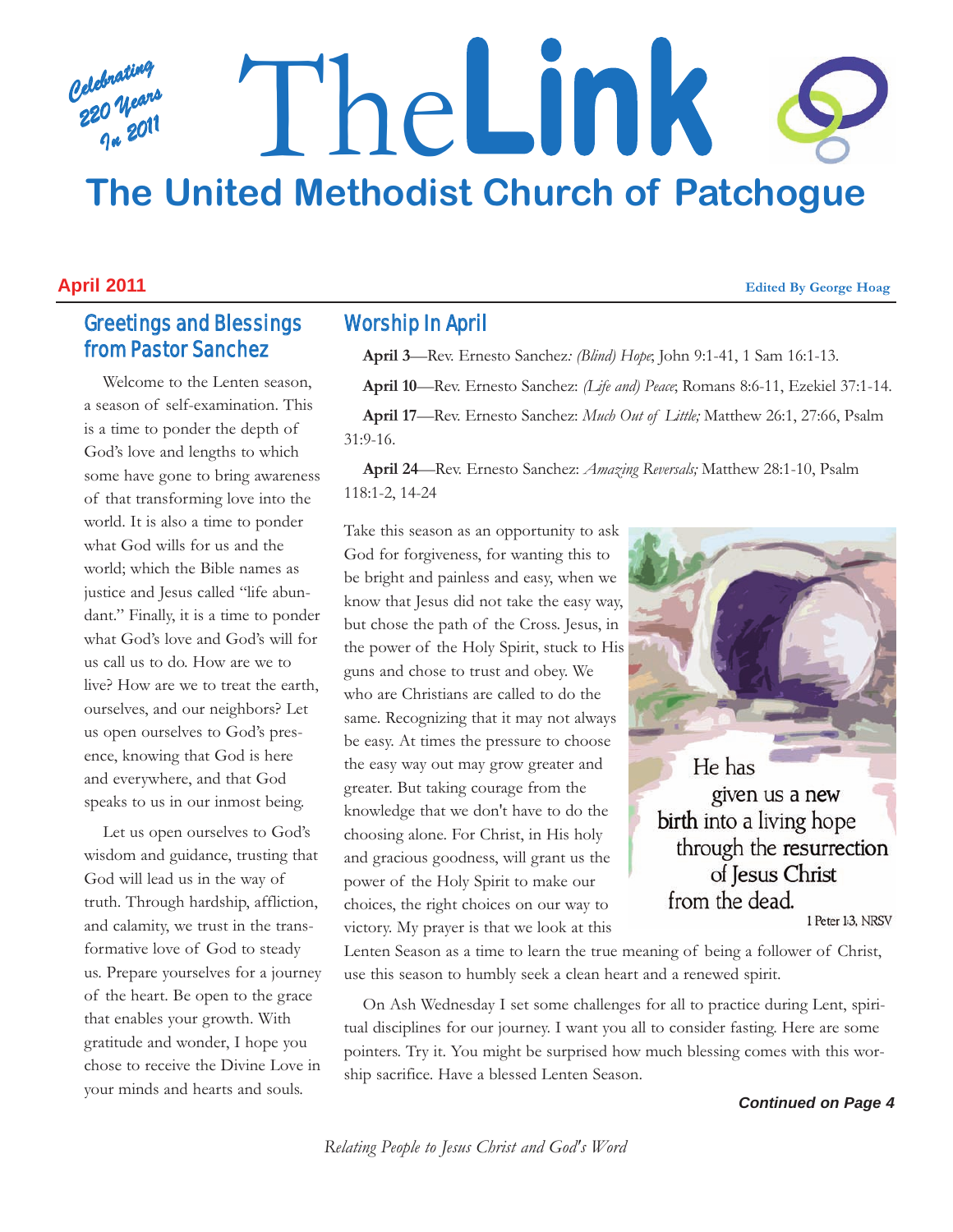# Circle of Concern

#### *Bereavement:*

For the Family and Friends of Andrew Knuth (Halliwell Family).

For the Family and Friends of Prudenia and John Princi Family over the death of the Prudenia Family's Father.

For the Family and Friends of Anna Bonfe who died at the age of 100. Remembrance for Barbara Bonfe. For the families of the earthquake victims in Japan.

#### *For Guidance:*

Lisa D., Barbara McAllister, Ray Clark, Maj. Don Cornwell stationed in South Korea, Cat Placement and Rescue, Christy Wood, Michael Dellazizzi and family, Michael Amarati, Philip Demacos, Joanne, Robert C. Hiene, the Americo Family, Rose Conti, Bob Pignataro, Holly Nelson, Elizabeth Biederman's cousin, Jody, that Jody has a healthy delivery and Dylan has no kidney complications at birth, Don De LaVergne (Linda Werner's nephew), Kevin O'Donnell for comfort and healing over the loss of a loved one, Lisa Prince, the family of Alex Pearson, he is in a nursing home, he is the father-in-law of Lenny Pearson, Joan, the Neuman family, Nancy Rogers for comfort and healing. Wildredo Franco, Mary (co-worker of Betty Rice), Monica, Patrick Keena, Sheila Dreaper, Frank Whalen and Walt Stawecki's mother, Theresa Rubano, Sofia and her family, Marge Miller. Megan Prince, Dayne Davis , John Casale, Courtney Sweeney (Pat Carlosn's daughter). Our Troops and Veterans, Dean and family, Jean Eid, Rachel Nason, Crysalis Flights in 2011, girls, boys, team and caterpillars. All those who have lost their jobs, Eileen Paduano, Carlos Alvarado, for the Nations of Africa., Tim and Paul, Christine, Mr. Bralla, Lorraine Greco, Pete and Carol Moore, Lorraine Greco. Prayers of comfort for police and fireman and all those who risk their lives to make ours safe and better, Glenn Hollins., Raquel Miller, Emma Easley, Tom, Mike, Matt, Brian, Justin, Ray Anderson, Lori, George Werner and Irene Catalino.

#### *These Who are Hospitalized*:

Josh Boneventure, Frank, Nana Grace, Nancy Marshall, Bertha Smith, Lee Hollowell, Mary Payne, Harry Watson, Debbie Fiore, Patrick Diamond, John Vanderzalm, Sharon Kaminski, Layden John Clark, Candice Sweeney, Mary Zatorski, Dan, Pastor John from Bellport UMC , Peter Moor (Kathie Loris' father), Ernest Boyd, Chris, Phil Ianello, Carol Georke, Emily, Sue Buck, Earl Hartsfield, Mike D. , Joseph Hawthorne., Bruce Kirschner (total knee replacement), Emma Rasley, Mr. Tallon, Angelo, Eddie Leddin (Bob and Elenor 's nephew), Kelly Seeman , Rebecca Hendersen, Muriel Vilar, Jim Pew, Gil Brown, Pat Ward.

#### *These at Home:*

Betty Hansley, Joan Welsh, Joseph Weinzettle, Natalie Burnett-Lynch, Kathleen Chodorski, Kyra McCarthy, Debi DelRossi, Belle Barile, Tom Furman, Lisa Lopez, Dorotea Sanchez, Mary Jones, Mike Welsh, Timothy Oliva's Aunt Susan, John Krulger, Shelly Granger, Marie Lino, Marta, Donna Herrick and Philip Rudolph, Jytte & Nils Sorensen (Geri Sheridan's relatives in Denmark), Robert Dodge and Suzanne Olivotti-Dodge, Sandy Burrell, Ted Davies, John Casale, Mr.

O'Keefe, Don Miller, Lorraine Greco, Paul Rice, Sharon Kaminski, Emily Navidad, former Patchogue Village Justice, Donald Howie, John Layton, Kody Miller, Grace Richardson, the Moultrre Family, William Loris Sr., Devon Miles (Ray Henson's grandson, broke his arm, Dave Hollowell, Kim Farrel's daughter, Ceil Witt, June Barile's parents, Lenny Pearson, Marilyn Franco.

#### *These who are in Rehab or Nursing Care Facilities:*

Alice Zahnd in Patchogue Nursing Center, 25 Schoenfeld Blvd., Patchogue, NY.

Kitty Brunnemer in Cedar Lodge Nursing Home, 6 Frowein Road, Center Moriches, NY 11934.

Hazel Nargi in McPeak's Adult Home, 286 N. Ocean Ave., Patchogue.

Anna Bonfe, Rm. 201, Cunningham Bldg., Loretto Rest, 708 E. Brighton Ave., Syracuse, NY 13205.

Nancy Rogers in I.C.F. , S. #1, wing C, 283 Route 25A, Shoreham, NY 11786

Connie Halliwell Bethany 202 , Our Lady of Consolation 111 Beach Drive, West Islip.

Rachel Nason in McPeak's Adult Home, 286 N. Ocean Ave., Patchogue.

Pray for our church and her future directions!

## **Stewardship**

Spring is finally here and we all seem to be awakening from the gloom of last Winter. Our most sacred season now stirs us to rekindle our faith in Jesus Christ. Palm Sunday, Good Friday and Easter remind us of His sacrifice for our salvation.

Our church is blessed to have a large and dedicated youth group. We

*Lift up your church with your prayers, presence, gifts and service.*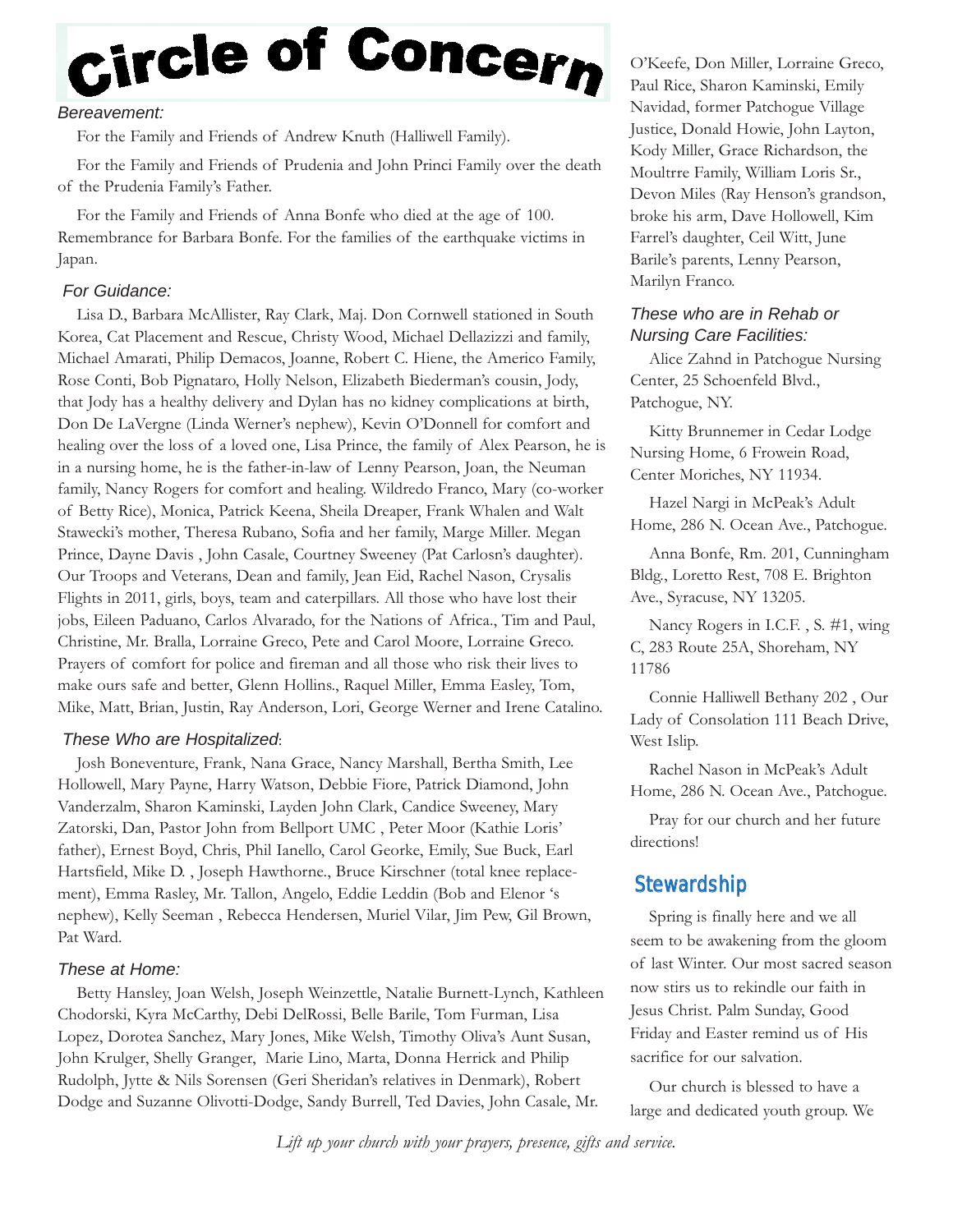want to celebrate and congratulate six members of the MYF who attended Chrysalis Weekends: Jelixa Sanchez, Tom DeCrescenzo, Michael & Matthew Layton, Brian Shadbolt and Justin Zimmerman. These special three day weekends nurture a spirituality within our youth to help them know Jesus better. Chrysalis is an opportunity for those sixteen and older to experience the Walk to Emmaus. In the words of one: "We received our wings to fly with Jesus."

The MYF's Spaghetti & Meatball Dinner on March 18th and 30 Hour Famine will be reported in next month's Link. There are eighteen members of the MYF that will be attending the retreat at Camp Quinipet, Shelter Island, April 1-3. Our numbers are the envy of other local churches. It is a testament to the caliber of our youth and their leader Carla Gibson.

The MYF is planning a trip to Six Flags, Great Adventure, on June l8. There will be more information available in next months LINK.

While Carla works with the MYF during Sunday School, her husband, Wayne and daughter Summer, have staffed the nursery each Sunday. We want to thank Wayne for his devotion. Help is on the way, and he will be soon be able to stay in the sanctuary for services.

We would like to invite you and your family and friends to join us in breaking bread together at the Palm Sunday Breakfast on April l7. Our breakfast will be held 8–9:30 a.m. The United Methodist Men under the leadership of Bob Prince hosts this family event.

The UMM will be having their Easter Plant Sale beginning early on Good Friday morning, April 22 through Saturday afternoon. This is their main fund raising event and is held on the front lawn of the church. Our youth, women and men are invited to help. The flowers you buy for loved ones fund scholarships, the June Picnic and the church. See you Friday and/or Saturday.

Thanks to the efforts of a couple of devoted church members we received a grant for \$l0,000 from the Knapp/Swezey Foundation. Priscilla Knapp wrote a personal letter with the grant expressing her concern and support for our church in these difficult times. We really appreciate her gift and concern. We thank God for opening people's hearts to our needs. May God bless all who help sustain not only our church, but all that are struggling.

The Shawl Ministry will be sending a shawl to Haeja Chae's good friend Mrs. Kim in Korea. Kathy Loris will be crocheting Mrs. Kim's and another shawl for Gail Hoag's mom, Hazel Nargi. Denise Whalen is making prayer squares that will be available in the rear of the sanctuary for those who may need one at a low time in their lives. If you know of a church, family member, or friend in need of a shawl, please call Denise (evenings) at 730-3647.

The Trustees are looking for good stewards who can help in light church maintenance. This includes painting, shrub trimming, and other work to make our church a nicer place to worship. Our Trustees are: Ed Klingel (Pres.), George Hoag (VP), Diane Adone (Treasurer), Linda Werner (Sec.), Barry Burrell, Peter Halliwell, Steve Rice, Walt Stawecki and Geri Sheridan. Please talk to any of them to volunteer your talents to glorify our

Lord.

Our major fund raiser for the church is the Golf Outing. This will be our sixth Outing and will be held at the Calverton Links on May 25. Each year we need volunteers to make gift baskets that are auctioned off at the dinner. Linda Werner is coordinating the basket making and would appreciate hearing from you. Please call her at 730-3674 or talk with her at church. We also need volunteers on May 25 for registration, to be hole-in-one observers, and to help at the dinner. If you can volunteer to help, please call Dave Hollowell at 475-5339 or the office 475-0381 and let us know. If you like to golf, talk with Steve Rice and he can set you up in a foursome of soon to be friends. Join us for a great day as we serve our church.

Our one hundred year-old tired boiler needs to be replaced. The technician who inspected it last month, simply said "it is on borrowed time." A murder mystery dinner theater night is planned for Saturday, May l4, to kick off fund raising for a new one. The author of "A Family to Die For" is Lawrence Boddy. Larry has deep roots in Patchogue. The play is loosely based on his two aunts who lived on North Ocean Avenue. He had two uncles who fought in the Civil War from Patchogue. Larry's Great Grandparents Lulu Ackerly and Samuel Boddy Sr. were married in the Methodist church here in 1888. Larry will donate his play, expertise at production, and be one of the main characters.

#### *—Dave Hollowell*

The deadline for the May issue of **TheLINK** is Apr. 8. Please e-mail your copy to gbhoag@optonline.net.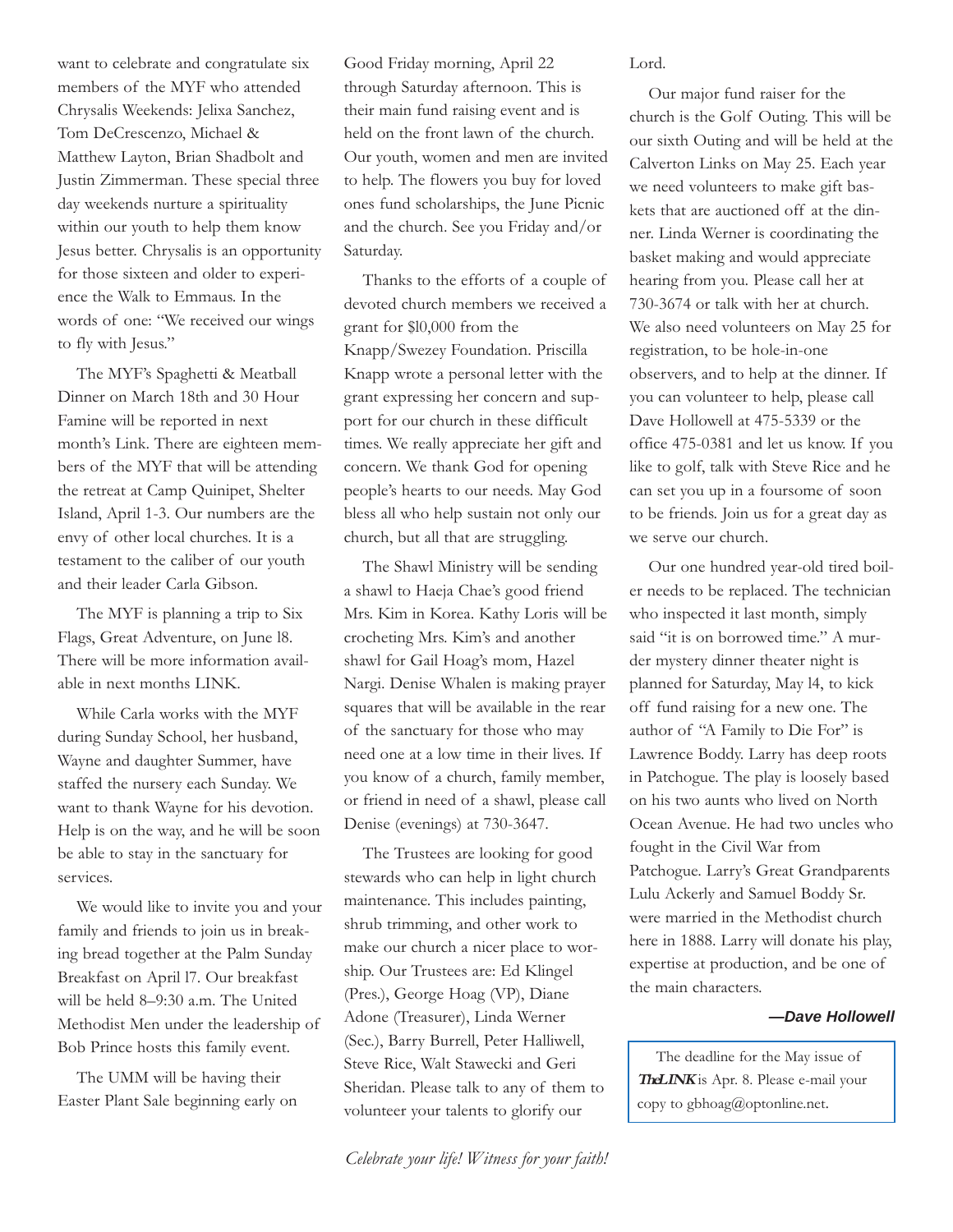# Sunday Morning Live

We have begun live internet audio/video broadcasts of our 10:00 a.m. Sunday services as well as other services and special events. Pastor Sanchez also does special devotional broadcasts each week including one that was devoted to the tragic situation in Japan. A link to the livestream broadcasts can be found at our website which is now gbgmumc.org/patchogue. We have also registered the address PatchogueUMC.org and are in the process of phasing over although the old address will continue to work.

We are still looking for volunteers willing to help with our expanding audio/video ministry. If you are interested, see George Hoag or leave a message with the Church office.

## Pastor Sanchez (From Page 1)

#### **TYPES OF FASTING**

The Bible describes four major types of fasting:

**A Regular Fast** - Traditionally, a regular fast means refraining from eating all food. Most people still drink water or juice during a regular fast. When Jesus fasted in the desert, the Bible says, "After fasting forty days and forty nights, he was hungry." This verse does not mention Jesus being thirsty.

**A Partial Fast** - This type of fast generally refers to omitting a specific meal from your diet or refraining from certain types of foods. Daniel 10:2-3 says, "At that time I, Daniel, mourned for three weeks. I ate no choice food; no meat or wine touched my lips; and I used no lotions at all until the three weeks were over." In Daniel 1:12, they

restricted their diet to vegetables and water: "Please test your servants for ten days: Give us nothing but vegetables to eat and water to drink."

**A Full Fast** - These fasts are complete - no food and no drink. Acts 9:9 describes when Paul went on a full fast for three days following his encounter with Jesus on the road to Damascus: "For three days he was blind, and did not eat or drink anything." Esther also called for this type of fast in Esther 4:15-16: "Then Esther sent this reply to Mordecai: 'Go, gather together all the Jews who are in Susa, and fast for me. Do not eat or drink for three days, night or day. I and my maids will fast as you do. When this is done, I will go to the king, even though it is against the law. And if I perish, I perish.'" It is recommended that this type of fast be done with extreme caution and not for extended periods of time.

**A Sexual Fast** - 1 Corinthians 7:3-6 says, "The husband should fulfill his marital duty to his wife, and likewise the wife to her husband. The wife's body does not belong to her alone but also to her husband. In the same way, the husband's body does not belong to him alone but also to his wife. Do not deprive each other except by mutual consent and for a time, so that you may devote yourselves to prayer. Then come together again so that Satan will not tempt you because of your lack of self-control."

**Also consider Non-food Related Fasts** -Although not mentioned in the Bible, Christians today commit to fasting from other activities as well. Some give up entertainment such as TV or movies to concentrate on prayer. Others fast from sleep or another activity for a specified period of time.

#### **Tips to Consider**

When deciding the length and nature of your fast, take into consideration the following ideas: What type of fast are you planning?

If you are planning to limit your liquid intake to water, it is important not to fast for more than 1 or 2 days without medical supervision. If you will be drinking juice and water, a longer duration may be considered.

#### **Have you fasted before?**

It is wise to start with a shorter period of time and work up to fasting for longer durations.

Consider your schedule and obligations. If you are planning an extended fast, it is better to fast on days when you don't have high-energy obligations, like speaking to a large crowd or participating in an exercise class.

#### **Plan well.**

Plan fasts for times when other people will not be inconvenienced by your dietary restrictions. For example, it is not wise to fast on Thanksgiving Day when the family has traveled long distances to fellowship together!

#### **Plan faithfully.**

Plan fasts on days where you can spend quality time praying and being with your Savior.

#### **Plan wisely.**

If you have a medical condition that will be adversely impacted by a food fast, consider a technological fast or a sexual fast.

> *—Borrowed (with minor redaction) from www.allaboutprayer.org.*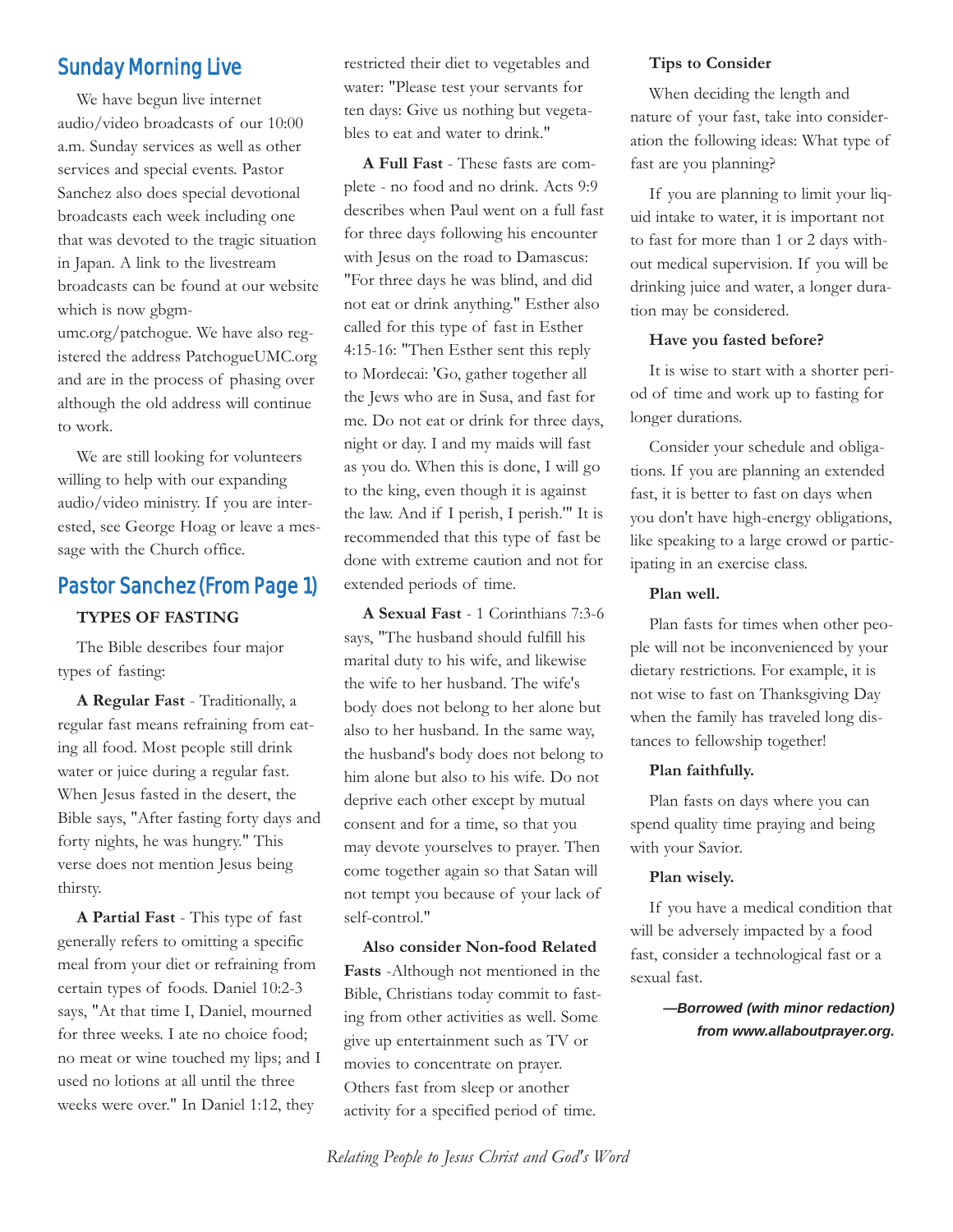# **United Methodist Church of Patchogue April 2011**

| <b>Sun</b>                                                                                                                                                               | Mon                            | <b>Tue</b>                                                                                                | <b>Wed</b> | <b>Thu</b>                                       | Fri                                                                                                                             | <b>Sat</b>                                                                                         |
|--------------------------------------------------------------------------------------------------------------------------------------------------------------------------|--------------------------------|-----------------------------------------------------------------------------------------------------------|------------|--------------------------------------------------|---------------------------------------------------------------------------------------------------------------------------------|----------------------------------------------------------------------------------------------------|
|                                                                                                                                                                          |                                |                                                                                                           |            |                                                  | $\overline{l}$<br>$7:00 p.m. -NA$<br>$7:00$ p.m.-<br>Recovery                                                                   | $\overline{2}$<br>Camp Qunipet<br>through Sunday<br>9:00 a.m.-4 p.m.-<br>Women's Emmaus<br>Meeting |
| $\mathfrak{Z}$<br>9 a.m.-Bible Study<br>$10 a.m.$ —<br>Communion<br>Worship/Sunday<br>School<br>Counters: Linda<br>Werner and Dave<br>Hollowell                          | $\overline{4}$<br>$7 p.m. -AA$ | 5<br>$10$ a.m.-Noon-<br>Food Pantry<br>6:30 p.m.-ESL<br>$7:00 p.m. -AA$<br>7:30 p.m.-<br>Recovery         | 6          | $\overline{7}$<br>$7:30$ p.m.-Choir<br>Rehearsal | 8<br>$7:00 p.m. -NA$<br>$7:00$ p.m.-<br>Recovery                                                                                | 9<br>$8:30$ a.m.-<br>Defensive Driving<br>Class                                                    |
| <i>10</i><br>9 a.m.-Bible Study<br>10 a.m.—Worship/<br>Sunday School<br>11:30 a.m. $-$<br><b>Finance Committee</b><br>Counters: Lenny Pear-<br>son and TBD               | 11<br>$7 p.m. -AA$             | 12<br>$10$ a.m.-Noon-<br>Food Pantry<br>6:30 p.m.-ESL<br>$7:00 p.m. -AA$<br>7:30 p.m.-<br>Recovery        | 13         | 14<br>7:30 p.m.-Choir<br>Rehearsal               | 15<br>$7:00 p.m. -NA$<br>7:00 p.m.-<br>Recovery                                                                                 | 16<br>9:00 a.m.-4 p.m.-<br>Women's Emmaus<br>Meeting                                               |
| 17<br>8:00-9:30 a.m.-<br>Palm Sunday Break-<br>fast<br>9 a.m.-Bible Study<br>$10$ a.m.—Worship/<br>Sunday School<br>Counters: Carolyn<br>Willis Falvey and Kate<br>Weber | 18<br>7 p.m.-- AA              | 19<br>$10$ a.m.-Noon-<br>Food Pantry<br>6:30 p.m.-ESL<br>$7:00 p.m. -AA$<br>7:30 p.m.-<br>Recovery        | 20         | 21<br>7:00 p.m.-Maundy<br>Thursday Service       | 22<br>8:30 a.m.-4:30 p.m.<br>-Easter Plant Sale<br>7:00 p.m. Good<br>Friday Service<br>$7:00 p.m. -NA$<br>7:00 p.m.<br>Recovery | 23<br>8:30 a.m.-4:30 p.m.<br>-Easter Plant Sale                                                    |
| 24<br>10 a.m.-Easter Wor-<br>ship/<br>Counters: Brenda<br>Klingel and Joanne<br>Shadbolt                                                                                 | 25<br>$7$ p.m. $-AA$           | 26<br>$10$ a.m.-Noon-<br>Food Pantry<br>$6:30$ p.m.- $-$ ESL<br>$7:00 p.m. -AA$<br>7:30 p.m.-<br>Recovery | 27         | 28<br>7:30 p.m.-Choir<br>Rehearsal               | 29<br>$7:00 p.m. -NA$<br>$7:00$ p.m.-<br>Recovery                                                                               | 30                                                                                                 |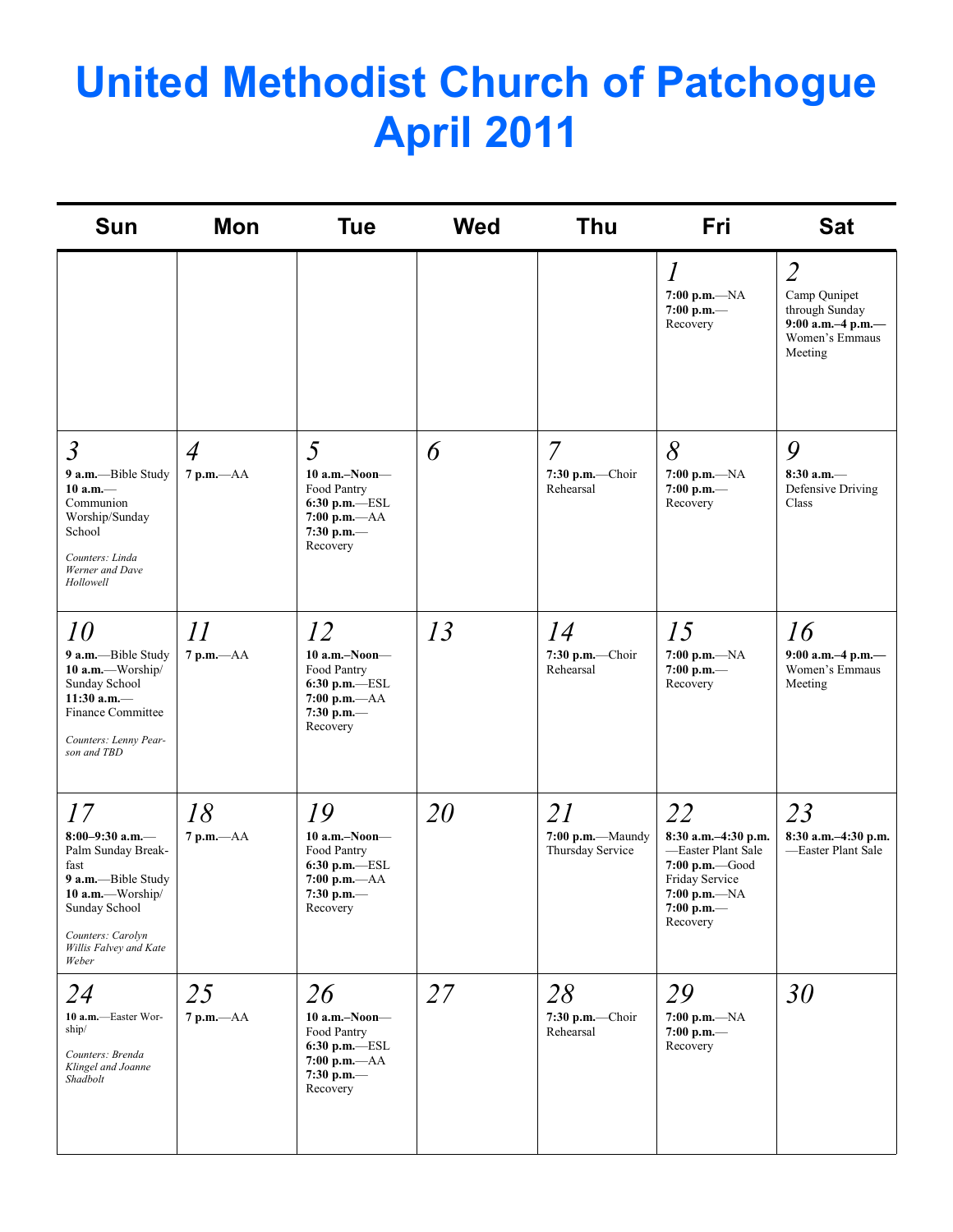**ASSOCIATE'S GOURMET MARKET Experienced Butchers & Caterers for over 20 years Also providing Groceries, Dairy & Produce 1699J Rt. 112 (Olympic Plaza), Medford, NY 11763 Phone: (631) 475-1749**



**Fax (631) 447-5086**

**www.associatemarketli.com**

# AS DYNAMITS

PUBLIC RELATIONS CONSULTANTS SPECIAL EVENTS PLANNERS

**GERALDINE M. SHERIDAN** 96 EVERGREEN LANE EAST PATCHOGUE, NEW YORK 11772 PHONE/FAX (631) 475-1164

E-mail: gerisheridan@verizon.net

**Our Thanks To Anthony Prudente and Sign-A-Rama 125 A Medford Ave., Patchogue 631-447-500 For their generous donation of signage supporting our Wesley Dinners**



"No, Peter Cottontail was not an apostle!"





# 21st Annual Palm Sunday Breakfast

Sunday, April 17, serving 8:00 to 9:30. All You Can Eat, Adults–\$5.00 Children under 12–\$3.00, Children 3 and under free. Attention ALL Men: it's time to Spring into Action. Please see or call Bob Prince at 576-9773 or e-mail at elboprince@aol.com if you can help with cooking , cleaning, setup or donations.

# Easter Plant Sale

8:30 a.m.–4:30 p.m. ,Good Friday & Saturday April 22 & 23 Please contact Bob Prince, 576-9773, or e-mail elboprince@aol.com if you can help with setup, cleanup, wrapping or sales. Please help and be a Blessing to make our church an even more beautiful and loving place for ALL. AMEN! Happy Easter.

# Save The Date

Golf Classic 2011 May 25 Calverton Links 1:00 PM Shotgun Start **Includes Lunch, Beverage Cart, Cocktail Hour, Choice of Steak or Lobster Dinner**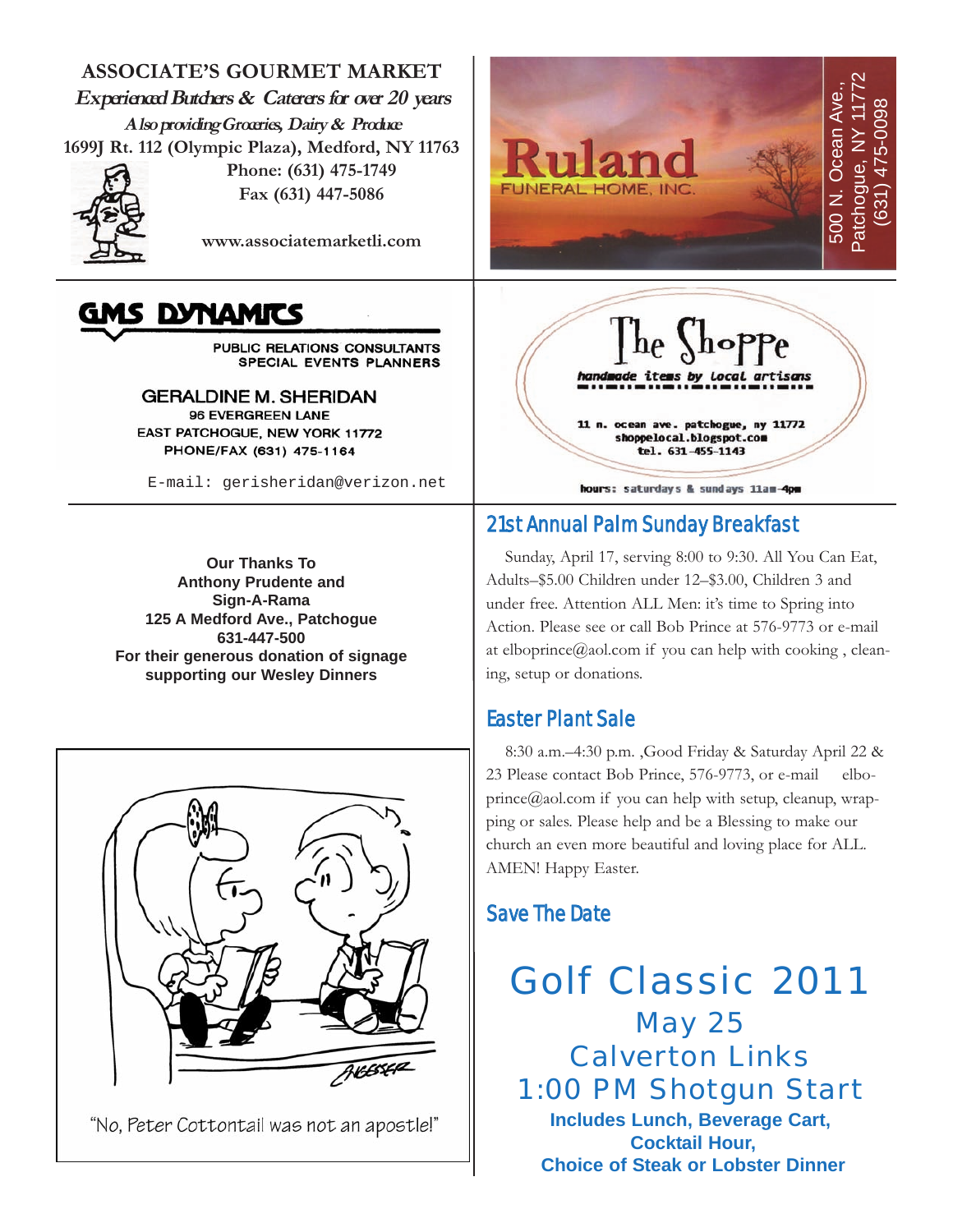# United Methodists Respond To Japanese Earthquake

The Rev. Claudia Genung Yamamoto was having a late lunch with two church members in west Tokyo when the restaurant was shaken by the most powerful earthquake to strike Japan in at least a century.

As they rushed outside on what was a Friday afternoon in Tokyo, the earthquake stopped but the aftershocks began.

Hours later, Japan was struggling with the aftermath of a combined earthquake and tsunami that killed hundred s of people, perhaps thousands, touched off dozens of fires and raised concerns about a possible radiation leak at a nuclear power plant. The impact was felt around the globe as tsunami alerts were posted in other countries.

United Methodists expressed concern and offered prayers for the people of Japan. The United Methodist Committee on Relief and Church World Service were consulting with partners in the region on emergency-relief needs.

Even more than 200 miles from the earthquake's epicenter, those living in the Tokyo area were struggling with transportation and communications problems caused by the disaster.

Umipig-Julian, a social worker for the Christian Coalition for Refugees and Migrant Workers, and Yamamoto, assigned to the National Christian Council in Japan, are among the nine missionaries working with partner agencies there through the United Methodist Board of Global Ministries. A number of individual volunteers-in-mission also are working in Japan.

Thomas Kemper, the board's top executive, sent an e-mail message to mission partners and missionaries expressing shock and sadness over the situation. "You and your ministries are in our fervent prayers in the wake of the March 11 earthquake and tsunami," he wrote. "We are also in prayer for Japan as a people in this time of crisis. The General Board of Global Ministries has long and highly valued mission partnerships in Japan and a deep affection for its people."

#### **Asian Americans respond**

In Sacramento, Calif., the Rev. Motoe Yamada, senior pastor of the Japanese United Methodist Church, was able to confirm that her sister and parents in Tokyo were safe and sent e-mails to the Listservs of the denomination's Japanese American National Caucus and Asian American Pacific Islander Clergywomen Association, asking members to share information on family and friends living in Japan.

The Japanese caucus issued a statement offering condolences and support. "We stand united in our concerns, prayers and support as many of our constituents and churches are related with families and friends in Japan," the Rev. George Nishikawa, caucus chairman, said.

The caucus is part of the National Federation of Asian American United Methodists, which described the earthquake and tsunami as "a tragedy of gigantic proportions" and called for all churches to remember those affected during their weekly worship services.

"We ask all United Methodists to join with us in prayer for the millions who are affected by the earthquake and resulting tsunami," wrote Donald Hayashi, the federation's president. "We recognize that this disaster affects not only Japan, but all countries of the Pacific Rim. We also are

praying for the safety of emergency crews who are searching for survivors and giving comfort to the victims."

Still, she has faith that "whatever happens after this big earthquake, God is with us and God will help us to restore what we have." Her Sacramento congregation already had plans for mission work in Japan, which she expects to be revised to focus on earthquake recovery.

#### **Assessing relief needs**

Relief needs in Japan and elsewhere related to the March 11 earthquake and tsunami also will be the focus of the United Methodist Committee on Relief, which is in contact with partners in the region, said Melissa Crutchfield, UMCOR executive for international disaster response.

The Rev. Cynthia Fierro Harvey, UMCOR's top executive, urged prayers for those affected by the disaster. "Once again, in the wake of disaster and in the face of widespread need, we rely on the ever-expansive generosity of United Methodists and all people of goodwill to help us respond to those whose lives have suddenly been turned upside down," she said.

Emergency response staff members at Church World Service are in contact with the agency's office in Bangkok, which is monitoring the situation in Japan and across the region. Tsunami warnings were in effect for North Sulawesi, Indonesia, and two local partners for CWS there have been contacted.

Donations can be made to Pacific Emergency, UMCOR Advance #3021317

> *—Linda Bloom, United Methodist News Service*